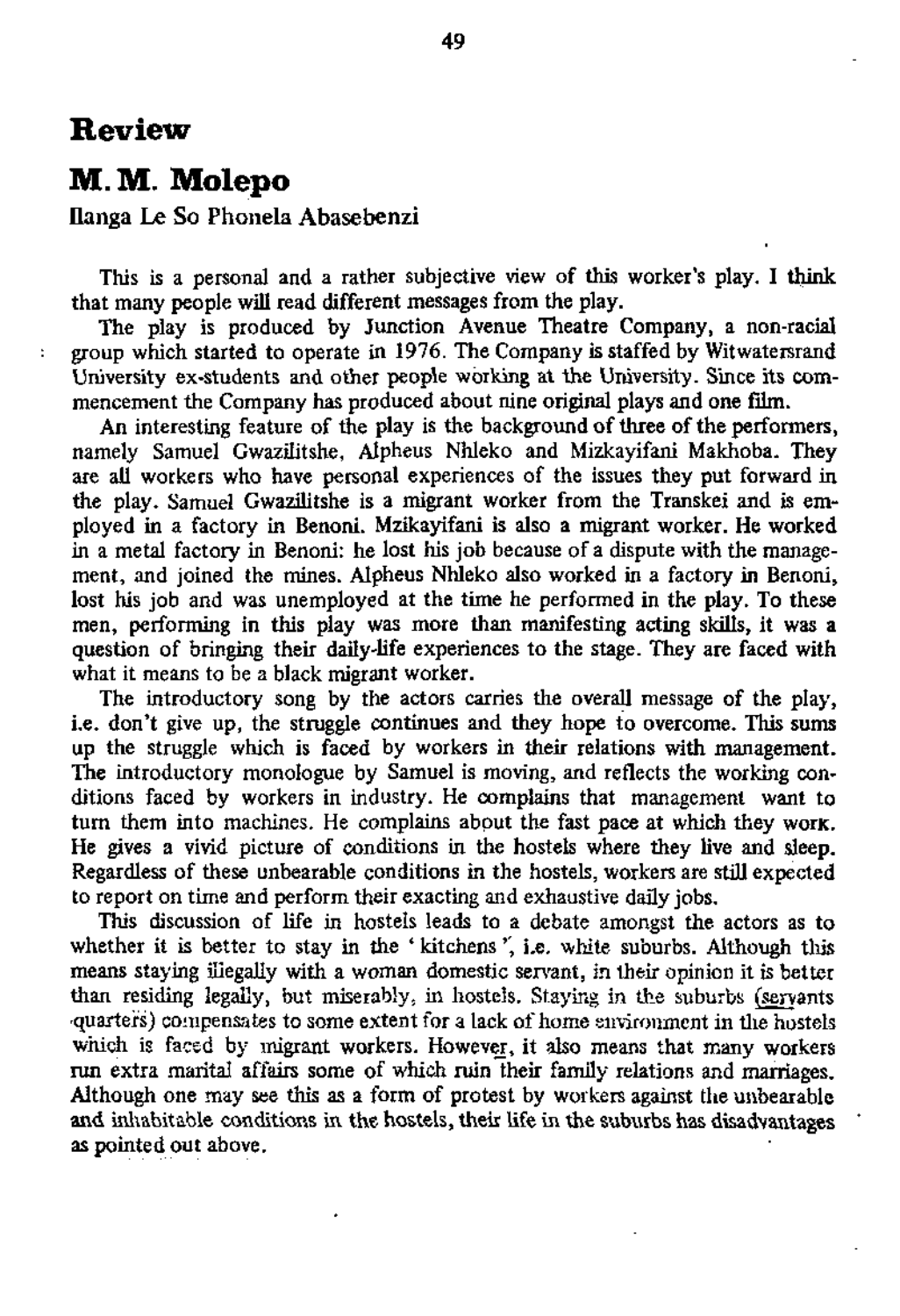The introduction of a trade union to one of their fellow workers (Samuel) who did not know of a trade union, reflects the workers' awareness of the need for a labour movement. The labour movement would serve as a powerbase for their bargaining with management. At this stage the workers showed some resistance as manifested in their relations with the ,boss boy' (Siphiwe Khumalo) who, although he is a worker, is associated with management. He is seen as a messenger carrying the instructions of management.

There is a lack of clear communication between management and the workers. The line of communication which is available is a very long one, which is always via the 'boss boy'. The poor line of communication reflects a need for workers' representation.

The accident which came upon one of the workers (Alpheus Nhieko) revealed the impersonal attitude of the Medical Officer (Ari Sitas) who treated the injured worker. The monologue which follows gives a vivid exposition of the hazardous conditions under which they work and the harsh attitudes of the management. This made the workers more militant in voicing their grievances and demands. Their request for the recognition of the trade union they joined was met by a patronising attitude of management. The same attitude is reflected by the representative of the labour department (government). This is a strategy adopted by both management and the government to circumvent the workers' demands for a trade union. The attempt by the government and management proved fruitless as reflected in the debate between the workers and the labour department representative (Alpheus) over a liaison committee. The management and labour department representative on the one hand argued that a liaison committee is the right representative body for the workers, while the workers insist on a union. This is an interesting part of the play as it brings to the surface the conflict between the management and government on the one hand and the workers on the other.

The typical allegation by management that the trade union is an outside influence is ridiculed by a humorous explanation by-the workers that they are the plant's employees, the trade union represents them, and they want to discuss the problems which they experience in the plant, so there is no question of outside influence.

The incident which led to the sit-in strike shows the arbitrary decision-making power which is enjoyed by management in the absence of a trade union. The incident is coloured by the racial issue as it becomes apparent that the culprit (Mzi) would not communicate clearly with the manager who found him outside the plant's yard looking for the 'boss boy'. A lack of understanding of each other's language led to the arbitrary dismissal of the workers, which was followed by a sit-in strike by other workers who demanded an explanation of the incident and reasons for the dismissal of their fellow worker. The other workers were also fired, arrested and charged with illegal striking and faced long periods of unemployment.

Although the management has the advantage of drawing new employees from